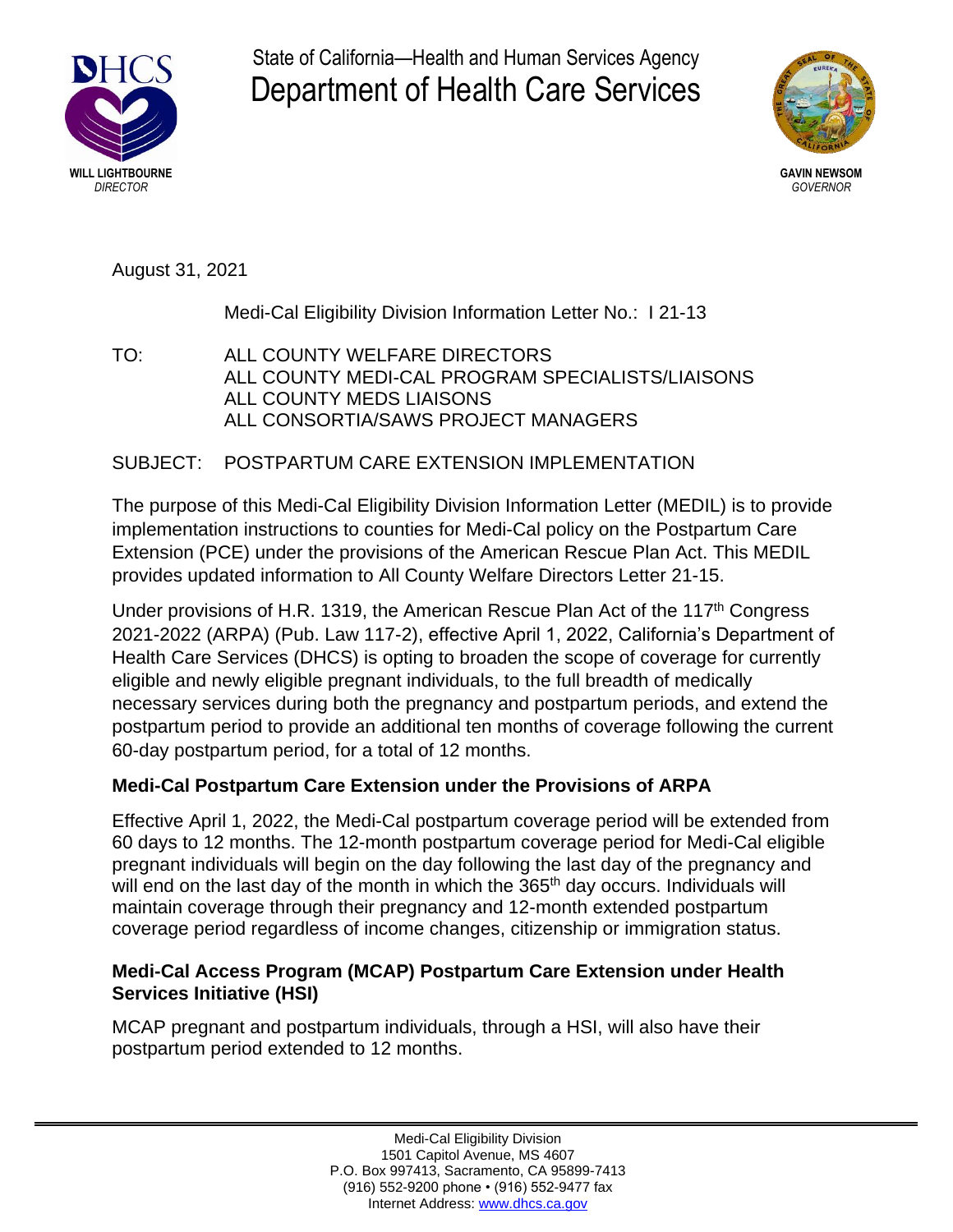Medi-Cal Eligibility Division Information Letter No: I 21-13 Page 2 August 31, 2021

### **Aid Codes**

Medi-Cal individuals who are pregnant or in their postpartum period will remain in their full-scope aid code for the duration of pregnancy and 365-day postpartum period. If an individual does not have full-scope or is losing their coverage in a full-scope aid code, individuals may be transitioned to aid code 76 or have aid code 76 run concurrently with other aid codes as a means to protect the pregnancy and postpartum eligibility. Aid code 76 will provide the full breadth of medically necessary services during the pregnancy and/or postpartum period. Please see the chart below as reference.

| <b>Current Aid Code</b>                                                                                                                                                                                                         | Policy under APRA (effective April 1,<br>2022): Aid code during pregnancy and<br>365 days postpartum                                                                                                                 |
|---------------------------------------------------------------------------------------------------------------------------------------------------------------------------------------------------------------------------------|----------------------------------------------------------------------------------------------------------------------------------------------------------------------------------------------------------------------|
| Any (MAGI or Non-MAGI, including cash-<br>based) Medi-Cal full scope aid code with<br>zero SOC and no premiums                                                                                                                  | For MAGI Medi-Cal - Remain in MAGI aid<br>code for duration of pregnancy and 365<br>days postpartum                                                                                                                  |
|                                                                                                                                                                                                                                 | For Non-MAGI Medi-Cal - Remain in<br>Non-MAGI aid code for duration of<br>pregnancy and 365 days postpartum (to<br>the extent possible, if not possible, use<br>aid code 76 in tandem with the Non-MAGI<br>aid code) |
| Any NON full scope aid code (restricted<br>scope) that includes postpartum services<br>(Please note: Minor Consent and PE4PW<br>excluded because they do not include<br>postpartum services, and are not covered<br>under ARPA) |                                                                                                                                                                                                                      |
| <b>OR</b><br>Any full scope aid code in which the<br>individual lost coverage during pregnancy<br>or the postpartum period.                                                                                                     | Aid code 76 in tandem with the current<br>aid code                                                                                                                                                                   |
| NOTE: The only allowable reasons for a<br>PCE protected individual to lose coverage<br>are:<br>Deceased<br>$1_{-}$<br>2. Loss of California residency                                                                           |                                                                                                                                                                                                                      |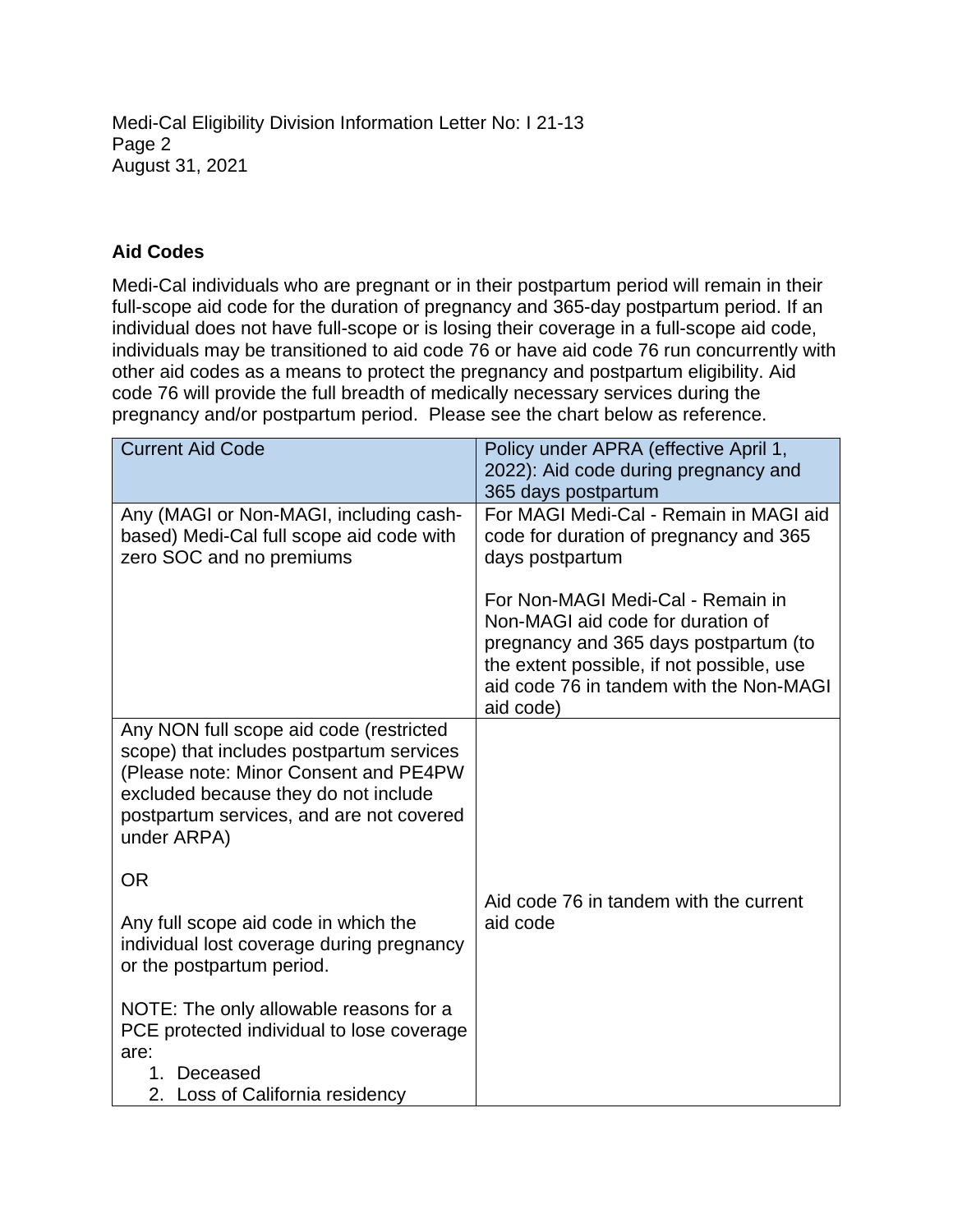Medi-Cal Eligibility Division Information Letter No: I 21-13 Page 3 August 31, 2021

3. Client request 4. Supplemental Security Income (SSI) 5. Eligible to another case (CalWORKs)

# **Notices of Action/Snippets**

The following CalSAWS notices are to be updated to show the extension of the postpartum period from 60-day postpartum to 365-day postpartum.

| MC_AP_POST_PARTUM_APPROVED_M141_EN.xdp           |
|--------------------------------------------------|
| (6566)                                           |
| MC_AP_RESTRICT_MC_NO_SOC_M129 (6559)             |
| MC_AP_RESTRICT_MC_WITH_SOC_M130_EN.xdp<br>(6560) |

The following CalWIN notices are to be updated to show the extension of the postpartum period from 60-day postpartum to 365-day postpartum

| MC 239 B-1 (07/02) | MC 239 B-4                     |
|--------------------|--------------------------------|
| MC 239 B-1 (07/02) | MC 239 P (04/01)               |
| MC 239 B-1 (07/02) | MC 239 P (7/19)-Yng Adlt Expsn |
| MC 239 B-1 (07/02) | MC 239 S (07/02)               |
| MC 239 B-3         | MC 239 S (7/19)-Yng Adlt Expsn |

The above notices are provided to the beneficiary upon initial approval for pregnancy aid codes. For the one-time batch run during April 2022 to reset all current postpartum eligibility from 60 days to 365 days, a one-time NOA to inform the beneficiary of the change must be sent.

#### **Renewals**

Changes in family circumstances do not affect the PCE individual's eligibility. Counties must complete a redetermination when the PCE individual approaches the final month of PCE eligibility to evaluate the individual for all Medi-Cal programs,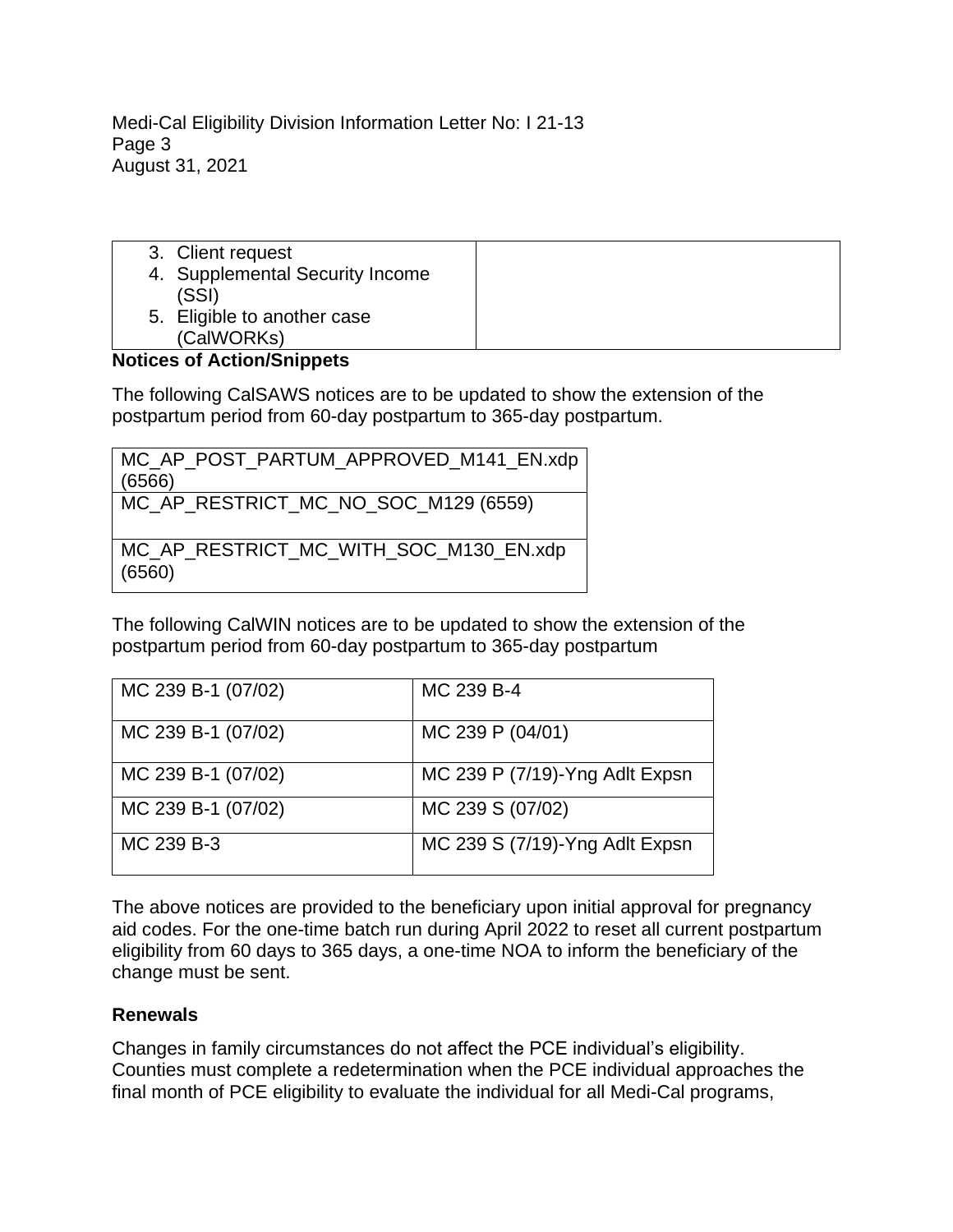Medi-Cal Eligibility Division Information Letter No: I 21-13 Page 4 August 31, 2021

including non-MAGI eligibility categories as required by [ACWDL17-03.](https://www.dhcs.ca.gov/services/medi-cal/eligibility/letters/Documents/c17-03.pdf) Counties must utilize the Medi-Cal Annual Redetermination Process for MAGI Beneficiaries guidance as outlined in **[ACWDL 14-32](https://www.dhcs.ca.gov/services/medi-cal/eligibility/letters/Documents/c14-32.pdf)** to determine ongoing Medi-Cal eligibility for the PCE individual at the end of their extended postpartum coverage period.

Individuals in their PCE period are protected from being terminated before the end of their 12-month postpartum period. Household redeterminations that occur during the PCE period shall not affect PCE eligibility. Once the PCE period ends, the PCE individual's redetermination date should be aligned with their Medi-Cal household circumstances. If the family members do not cooperate with the redetermination process and are discontinued as a result, the PCE individual remains eligible through the end of the postpartum period.

#### **Negative Actions**

The only negative action reasons allowed for the discontinuance of a PCE-eligible beneficiary during the pregnancy or postpartum period are:

- 1. Deceased
- 2. Loss of California residency
- 3. Client request
- 4. SSI
- 5. Eligible to another case/program (CalWORKs)

### **Soft Pause**

Counties are to continue to use soft pause functionality with CalHEERS as the mechanism to provide the 365-day postpartum extension in coverage for individuals in a full-scope MAGI Medi-Cal aid code, until the necessary system programming can be completed.

### **Continuous Eligibility for Pregnancy (CEP)**

Individuals who may lose coverage due to an increase in income during their pregnancy or 365-day postpartum period are protected under CEP. Individuals should continue in their current full scope aid code for the duration of pregnancy and 365-day postpartum period.

### **Share of Cost (SOC)**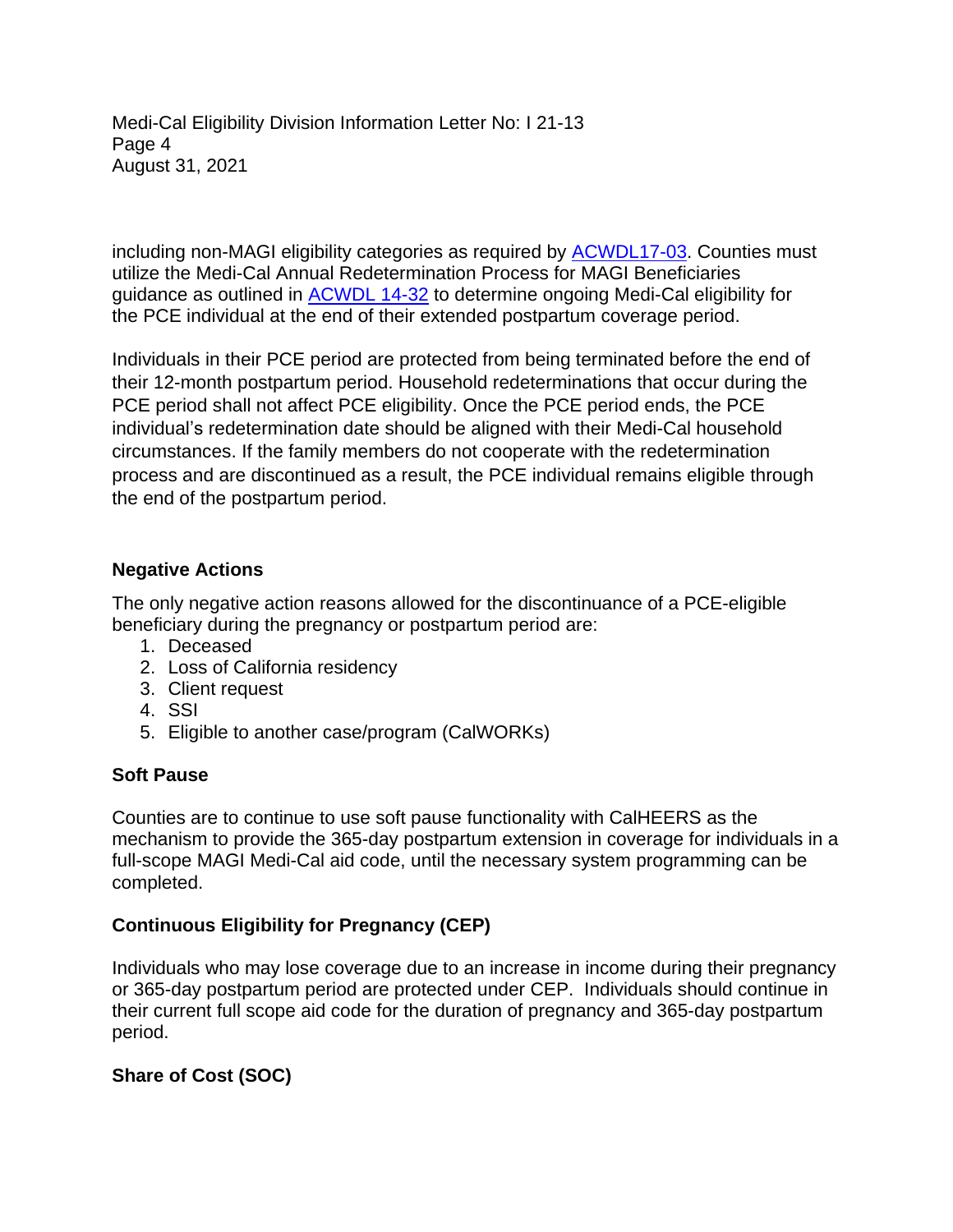Medi-Cal Eligibility Division Information Letter No: I 21-13 Page 5 August 31, 2021

Individuals in Medi-Cal with a SOC may be eligible for the 365-day postpartum extension. Individuals must meet their SOC in at least one month during pregnancy, and be eligible for Medi-Cal on the last day of pregnancy, in order to be eligible for the 365 day postpartum period. If the individual meets the SOC during the pregnancy, CEP does lock the individual in the lowest SOC for the rest of pregnancy and postpartum period.

### **Alerts**

The following MEDS alerts will be sent to counties at the end of the PCE period to indicate a reevaluation is necessary:

Priority Alert 9562 should be sent when the individual is nearing the end of their PCE period (at the 60 and 30 day point prior to PCE ending).

• 9562 TRANSITION PERIOD EXPIRING - MEDI-CAL REEVALUATION NEEDED

Priority Alert 9561 should be sent in the 11<sup>th</sup> month of PCE.

• 9561 Transition Period Expiring- Medi-Cal Reevaluation Needed

Priority Alert 9065 should be sent following the end of the PCE period.

• 9065 TRANSITION PERIOD EXPIRED - MEDI-CAL REEVALUATION OVERDUE

### **Scenarios**

Scenario 1 – Beneficiary is in aid code M7 in their pregnancy period with a due date of April 1, 2022. Beneficiary was previously provided a notice with a 60-day postpartum period. Beneficiary reports birth of April 2, 2022. Beneficiary is entitled to the 365-day postpartum period and will remain in aid code M7 through April 2023.

Scenario 2 – On April 1, 2022, beneficiary in aid code M7 in their 60-day postpartum period (pregnancy ended February 1, 2022) which ends April 30, 2022. Beneficiary is entitled to 365-day postpartum period and will remain in aid code M7 through February 2023.

Scenario 3 – Beneficiary applies for Medi-Cal and reports a pregnancy on April 1, 2022 with a due date of June 30, 2022. Beneficiary is approved and placed in aid code M7. Beneficiary is entitled to 365-day postpartum period and will remain in aid code M7 through the postpartum period.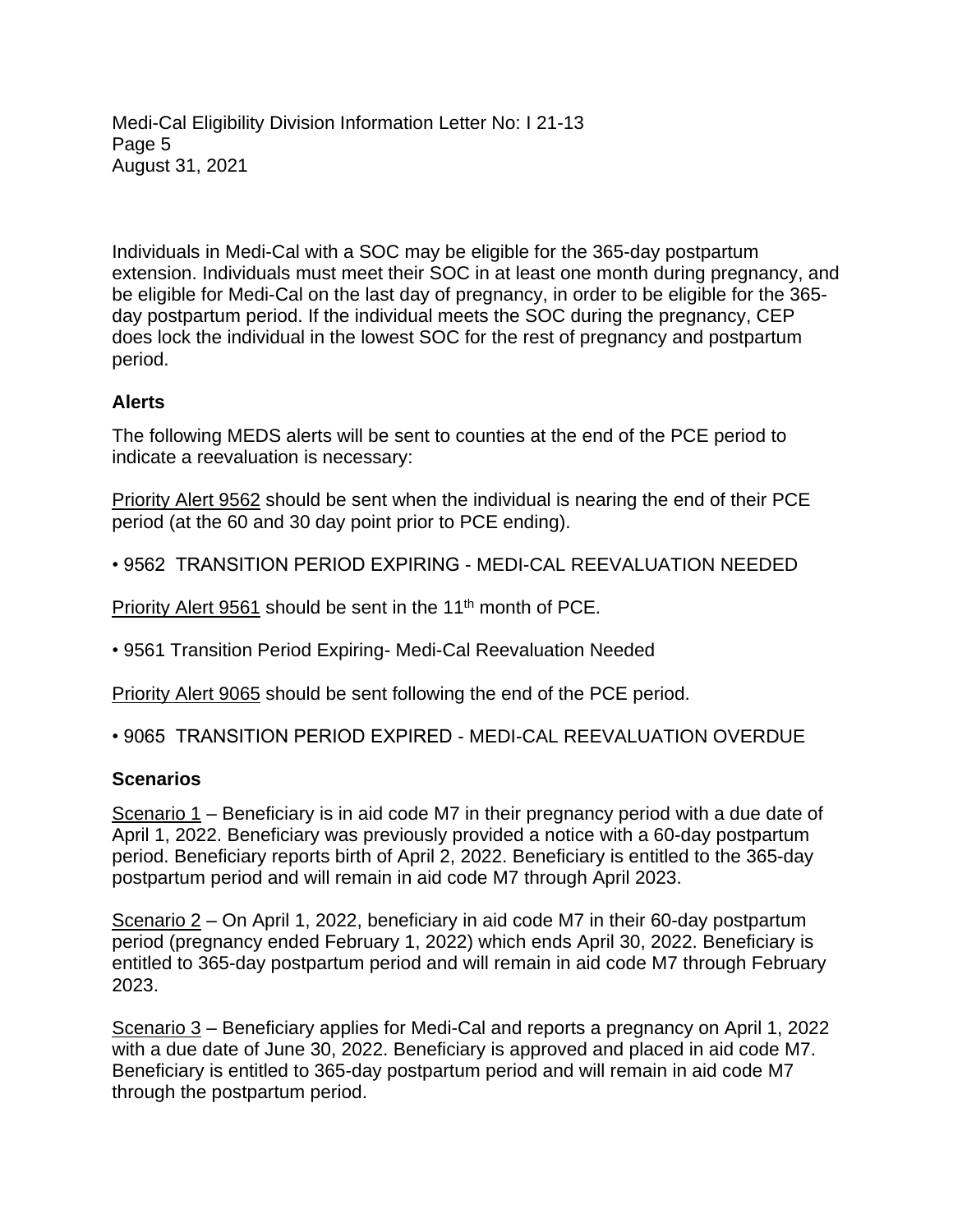Medi-Cal Eligibility Division Information Letter No: I 21-13 Page 6 August 31, 2021

Scenario 4 – Beneficiary in aid code M1 reports a pregnancy on June 1, 2022, with a due date of December 15, 2022. Beneficiary is entitled to 365-day postpartum period. Pregnancy unexpectedly terminates June 30, 2022. The beneficiary will remain protected in aid code M1 for the full 365-day postpartum period, through June 2023, regardless of eligibility changes.

Scenario 5 – Beneficiary in aid code M7 is in 365-day postpartum period scheduled to end June 30, 2023 and reports an increase in income that would place them over the 213 percent of the Federal Poverty Limit (FPL) on July 1, 2022. Beneficiary is eligible for CEP and would remain in postpartum coverage in aid code M7 until June 30, 2023.

Scenario 6 – Beneficiary in aid code 87 with a SOC and a due date of June 1, 2022. Beneficiary reports a decrease in income to under 138 percent of the FPL on May 1, 2022. The county will process the change and redetermine the beneficiary's eligibility to aid code M1 effective May 1, 2022. The beneficiary is now locked-in at \$0 SOC under M1 for the remainder of the pregnancy and the 365-day postpartum period, per the provisions of CEP.

Scenario 7 – Beneficiary in aid code M2 reports a pregnancy on May 1, 2022 with a due date of December 25, 2022. The individual will remain in aid code M2 via CalHEERS soft pause functionality. The county must evaluate for aid code 76 in SAWS to provide full breadth of medically necessary services through the pregnancy and 365-day postpartum period.

Scenario 8 - Beneficiary has full-scope Medi-Cal through a cash aid program in aid code 30. Beneficiary reports a pregnancy with a due date of May 8, 2022. Beneficiary loses eligibility to cash aid during the postpartum period on June 1, 2022. According to Medi-Cal policy, the beneficiary is transitioned to aid code 38. If upon redetermination out of aid code 38 the beneficiary does not qualify for any other full scope no SOC aid code, then the county shall place the beneficiary in aid code 76 for the remainder of the 365-day postpartum period.

Scenario 9 - Beneficiary in aid code M4 has a spouse and 3-year-old child. On April 2, 2022 beneficiary reports a pregnancy with a due date of December 12, 2022. CalHEERS retains the pregnant individual in aid code M4, and aid code 76 is added by the county to run concurrently to provide the full breadth of medically necessary services during pregnancy and postpartum.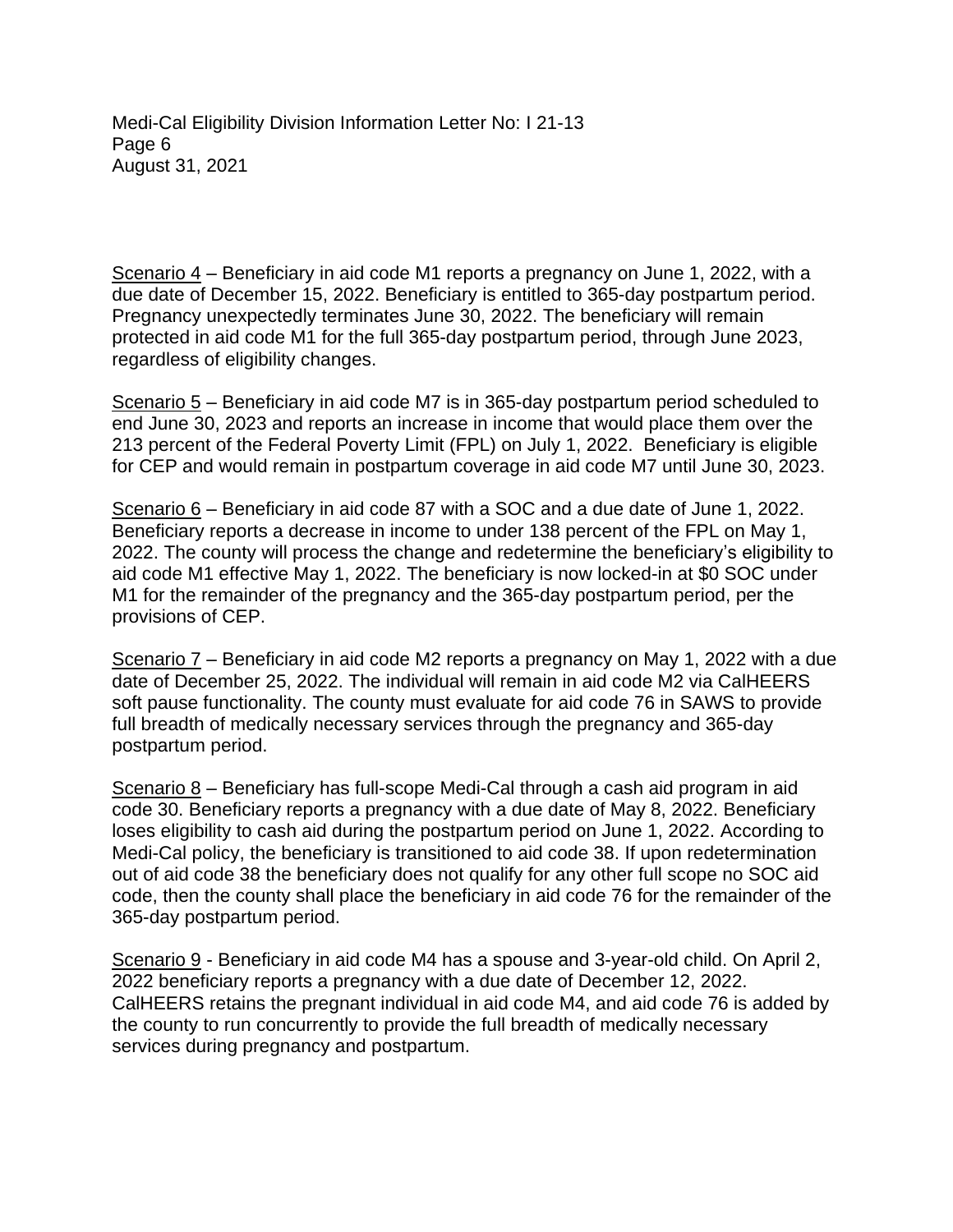Medi-Cal Eligibility Division Information Letter No: I 21-13 Page 7 August 31, 2021

Scenario 10 - Beneficiary in aid code M3 has a spouse and 3-year-old child. On April 2, 2022 beneficiary reports a pregnancy with a due date of December 1, 2022. Beneficiary reports birth of November 30, 2022 and the 365-day postpartum period begins. On March 3, 2023, the household reports an increase in household income to 200 percent of the Federal Poverty Level. Beneficiary will be retained in aid code M3 until the end of postpartum period on November 30, 2023, at which point a redetermination of eligibility will be performed to assess ongoing Medi-Cal eligibility beyond the PCE.

Scenario 11 - Beneficiary in aid code M2 reports a pregnancy on May 1, 2022 with a due date of February 1, 2023. Aid code 76 is added to run concurrently with aid code M2 during pregnancy and postpartum period. On June 1, 2022, the pregnancy ends unexpectedly. The beneficiary remains in M2 and 76 for the duration of the 365-day postpartum period through June 2023.

Scenario 12 - Pregnant beneficiary in aid code M8 as of March 1, 2022 with a due date of September 3, 2022. On April 1, 2022 a PCE batch is run and the beneficiary is eligible for the 365-day postpartum period. The beneficiary will remain in aid code M8 and the county will add aid code 76 in SAWS, running concurrently with M8 to provide the full breadth of medically necessary services for the duration of pregnancy and postpartum period.

Scenario 13 - Beneficiary applies on May 10, 2022 for Medi-Cal while pregnant. Beneficiary is approved and receives aid code M9. Due date is October 5, 2022. Birth is reported on November 1, 2022. The beneficiary will remain in aid code M9 for the duration of pregnancy and postpartum period through November 2023.

Scenario 14 - Beneficiary in aid code 87 with a SOC is pregnant with a due date of August 1, 2022. Beneficiary did not meet their SOC during the pregnancy and is therefore not eligible for postpartum coverage.

Scenario 15 - Beneficiary in aid code 87 with a SOC is pregnant with a due date of May 1, 2022. Beneficiary met their SOC on April 4, 2022, and is therefore eligible for 365-day postpartum coverage.

#### **Claiming**

Pregnant and postpartum individuals will be afforded the breadth of medically necessary services during both the pregnancy and postpartum periods. Claims for individuals in PCE will not require a pregnancy diagnosis code. Claims for individuals that have another aid code running concurrently with aid code 76 will be paid under aid code 76.